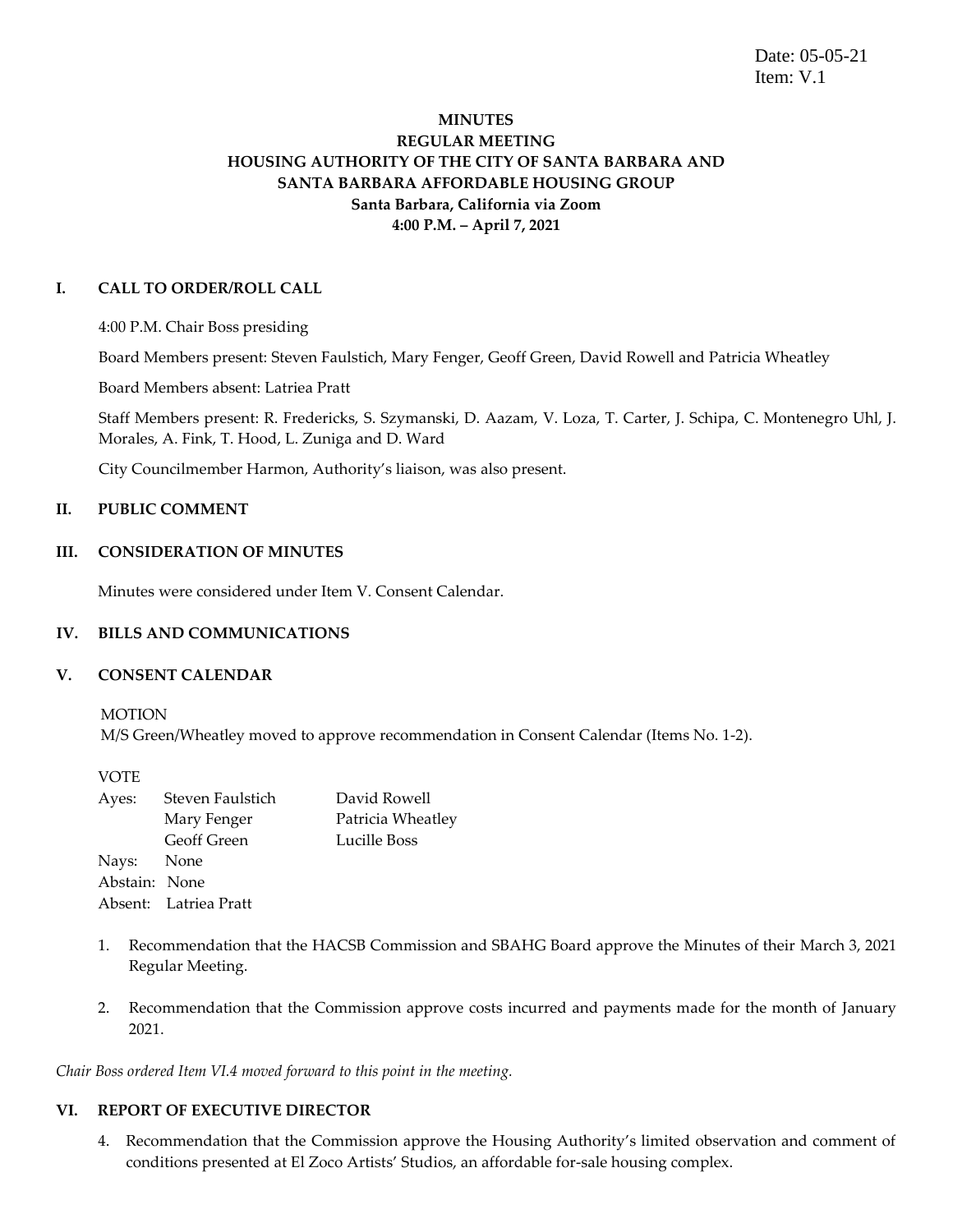#### DOCUMENTS

• March 30, 2021 Executive Director's Report prepared by Property and Development Supervisor

# SPEAKERS Staff: R. Fredericks, S. Szymanski

Commissioner Green noted his approval of utilizing staff time to help preserve affordable housing units, but to also include support and advocacy in our efforts. Commissioner Wheatley noted her agreement with Commissioner Green's comments and inquired about allocation of staff time. Mr. Szymanski answered staff will fit in the time and doesn't believe it will be an extensive drain on staff time. Vice Chair Rowell inquired whether potential sources of funds would be discussed as part of this report, noting City's Inclusionary Fund may be an option as it is for maintaining as well as adding affordable units with the requirement of extended affordability. Mr. Fredericks noted this is a funding avenue to investigate.

Public comment speakers: Ivonne Ybarra, resident of El Zoco; Rob Hansen, resident of El Zoco; Shelagh Royce, resident of El Zoco; Chelsea Lancaster, resident of El Zoco; Ben Best, resident of El Zoco.

Chair Boss noted that the focus of the agenda item is on the observation and comment rather than providing a funding mechanism. Chair Boss further stated that the Housing Authority's mission is to create safe, affordable and quality housing opportunities and that the vision statement is focused on a community where families and individuals have access to affordable housing and pathways to self-sufficiency, and noted the staff recommendation does fall within the Authority's mission and vision statements. Commissioner Faulstich noted his work with the City of Santa Barbara as Housing Programs Supervisor, while El Zoco was under development, he was involved with the City attorney in drafting the affordability housing covenant at that time. He added that affordability covenants at the time was a new practice; and noted that it was very clearly conveyed to the buyers that if they bought the unit, stayed in it and observed all the requirements for a 30-year period, that they would be able to sell without price restrictions. Commissioner Faulsitch added that the City requiring a new 90-year restriction as a condition of loans or grants would be very different than agreed upon by the original owners and he would be willing to speak to City Council. Commissioner Green inquired if the 30-year covenant follows the unit or the owner; Commissioner Faulstich answered that the City has an option to buy at any sale and could put a new covenant on it and could resell, and any new buyer was required to sign a new 30 or 90-year covenant. Commissioner Green inquired about adding an advocacy role to the recommendation, that would include advocating for resources to help absolve the problem. Secretary Fredericks noted he agrees with adding to staff's recommendation. Vice Chair Rowell commented that he seconds Commissioner Green's suggestion to include advocating to help solve this problem. He added it would be punitive to require a new 90-year covenant of the 5 units that are close to the end of the original 30-year restriction as a condition for a loan, and a potential solution may be to extend the affordability of the remaining 11 units and utilizing the City's successor, inclusionary or other funds. Vice Chair Rowell inquired whether the HOA is out of reserves and the current HOA fee rate; residents answered they range depending on the square footage with the highest at \$435 per month. Vice Chair Rowell asked if the issues involve a few units or all the units; Mr. Szymanski answered that the big issue is one unit. Mr. Szymanski added that the Housing Authority is proposing to offer help in how to resolve the issue of the unit that is currently uninhabitable and also how to go about assessing the other conditions based on what the Housing Authority would do in those situation, and the home owners can then do what they please.

### **MOTION**

M/S Green/Faulstich moved to approve the Housing Authority's limited observation and comment of conditions presented at El Zoco Artists' Studios, an affordable for-sale housing complex, as well as serve as an advocate for resources to help solve the problem at the discretion of leadership.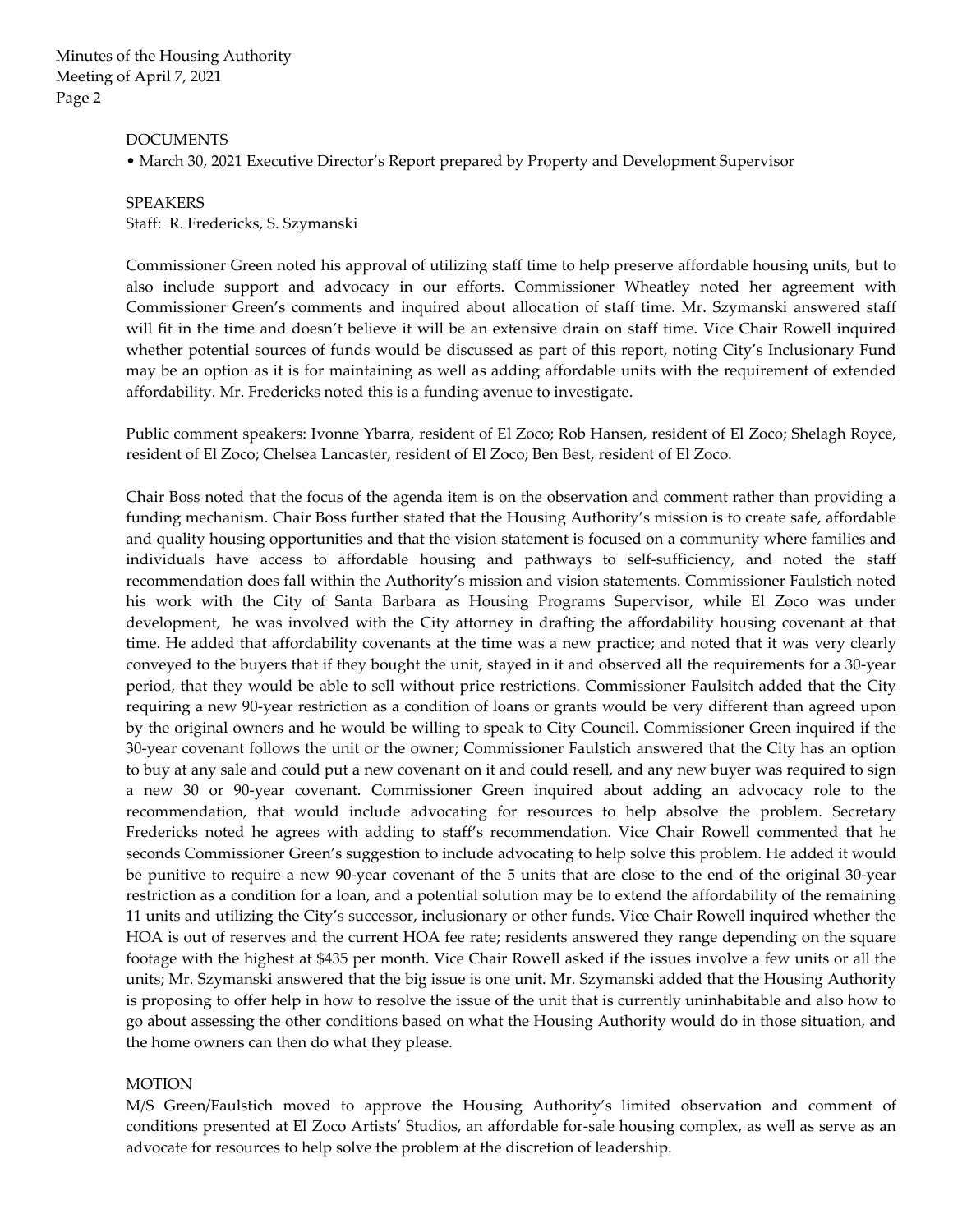| VOTE          |                       |                   |
|---------------|-----------------------|-------------------|
| Ayes:         | Steven Faulstich      | David Rowell      |
|               | Mary Fenger           | Patricia Wheatley |
|               | <b>Geoff Green</b>    | Lucille Boss      |
| Nays: None    |                       |                   |
| Abstain: None |                       |                   |
|               | Absent: Latriea Pratt |                   |

*Chair Boss ordered Item X.1 moved forward to this point in the meeting.*

## **X. NEW BUSINESS**

1. Recommendation that the Commission: (1) receive a presentation from Koff and Associates on the results of the Housing Authority's classification and compensation study; and (2) authorize a resolution approving a new classification and compensation plan and related revisions to the Housing Authority Manual of Policies and Procedures effective May 1, 2021.

### DOCUMENTS

• March 27, 2021 Executive Director's Report prepared by Human Resources Manager

SPEAKERS Staff: R. Fredericks, T. Carter

Kari Mercer, of Koff and Associates, provided a PowerPoint presentation to the Board summarizing the results of the Authority's classification and compensation study. Ms. Carter provided a PowerPoint presentation to the Board on staff's final recommendations from the classification and compensation study. Commissioner Green noted the impetus for the study was the Authority's use of the City's rates and whether we are committing to go a different way, and not follow City norms and adjustments. Ms. Carter answered that the Authority will continue to look to City practices, including considering cost of living adjustments moving forward, as well as CPI data but that the Authority's compensation structure will no longer be directly tied to specific City positions. Commissioner Green inquired about the \$200,000 implication of the adjustments for the coming 12 month period, and whether that is stable for the foreseeable future. Ms. Carter answered that the salary portion was approximately \$130,000, the direct impact to this year in terms of salaries was a 2.6% increase overall. She added that looking forward the next five years, the proposed salary ranges represent a 5.9% increase overall above current salary ranges. Chair Boss inquired about the ongoing evaluation cost and staff time in implementing and maintaining the new structure. Ms. Carter answered that in implementing the study, the cost and time will be minimal; a one-time adjustment will be made to employees' salaries, assigning the employee to the appropriate step of the new range; in the future, analysis of a cost of living adjustments would be built into the annual budget process; and as changes come up, smaller scale salary surveys may be completed moving forward. Secretary Fredericks noted the study provides a solid foundation moving forward and should make the job easier.

# **MOTION**

M/S Green/Rowell moved to approve Resolution No. 2754, of the Housing Authority of the City of Santa Barbara, approving a new classification and compensation plan and related revisions to the Housing Authority Manual of Policies and Procedures effective May 1, 2021.

VOTE Ayes: Steven Faulstich David Rowell

Mary Fenger Patricia Wheatley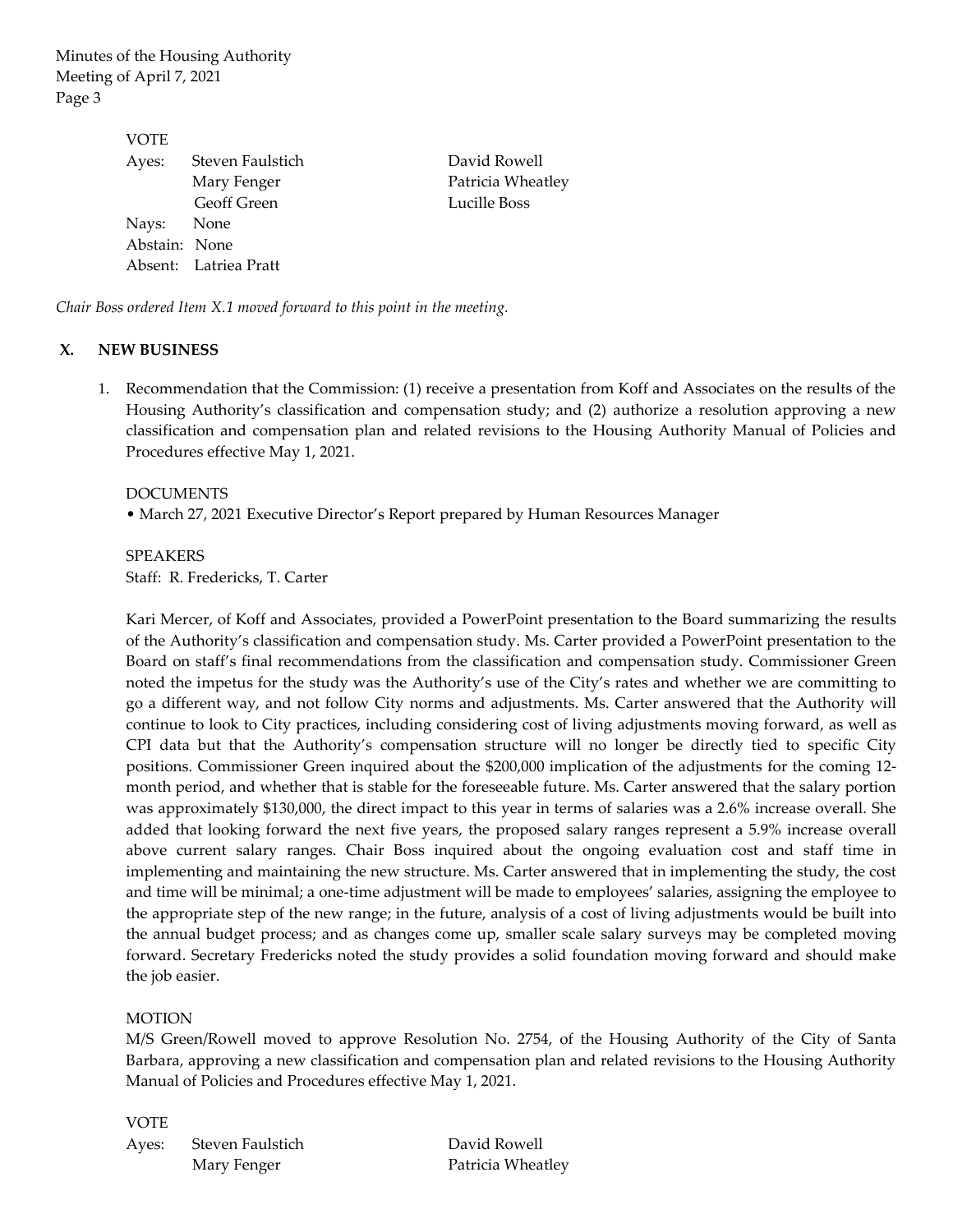|               | Geoff Green           | Lucille Boss |
|---------------|-----------------------|--------------|
| Nays: None    |                       |              |
| Abstain: None |                       |              |
|               | Absent: Latriea Pratt |              |

*Chair Boss ordered the meeting continue with the Report of the Executive Director.*

## **VI. REPORT OF EXECUTIVE DIRECTOR** *(Item VI.4 moved forward in meeting)*

1. Recommendation that the Commission approve the appropriation of \$10,000 from the Authority's Non-HUD program to replenish the Housing Authority Scholarship Fund administered by the Scholarship Foundation of Santa Barbara directing the Housing Authority's Executive Director/CEO to execute payment to the Foundation in said amount.

### DOCUMENTS

• March 10, 2021 Executive Director's Report prepared by Human Resources Manager

SPEAKERS Staff: R. Fredericks

### **MOTION**

M/S Rowell/Wheatley moved to approve the appropriation of \$10,000 from the Authority's Non-HUD program to replenish the Housing Authority Scholarship Fund administered by the Scholarship Foundation of Santa Barbara directing the Housing Authority's Executive Director/CEO to execute payment to the Foundation in said amount.

## VOTE

| Ayes:         | Steven Faulstich      | David Rowell      |
|---------------|-----------------------|-------------------|
|               | Mary Fenger           | Patricia Wheatley |
|               | Geoff Green           | Lucille Boss      |
| Nays: None    |                       |                   |
| Abstain: None |                       |                   |
|               | Absent: Latriea Pratt |                   |

2. Recommendation that the Commission approve additional funding for the Housing Authority's Security Deposit Loan Program in the amount \$50,000 with appropriation of funds from Non-HUD reserves.

#### DOCUMENTS

• March 23, 2021 Executive Director's Report prepared by Leasing Agent

SPEAKERS Staff: R. Fredericks, J. Morales

Mr. Morales provided a brief overview of the Authority's Security Deposit Loan Program and need for appropriation of funds.

### **MOTION**

M/S Green/Wheatley moved to approve additional funding for the Housing Authority's Security Deposit Loan Program in the amount \$50,000 with appropriation of funds from Non-HUD reserves.

VOTE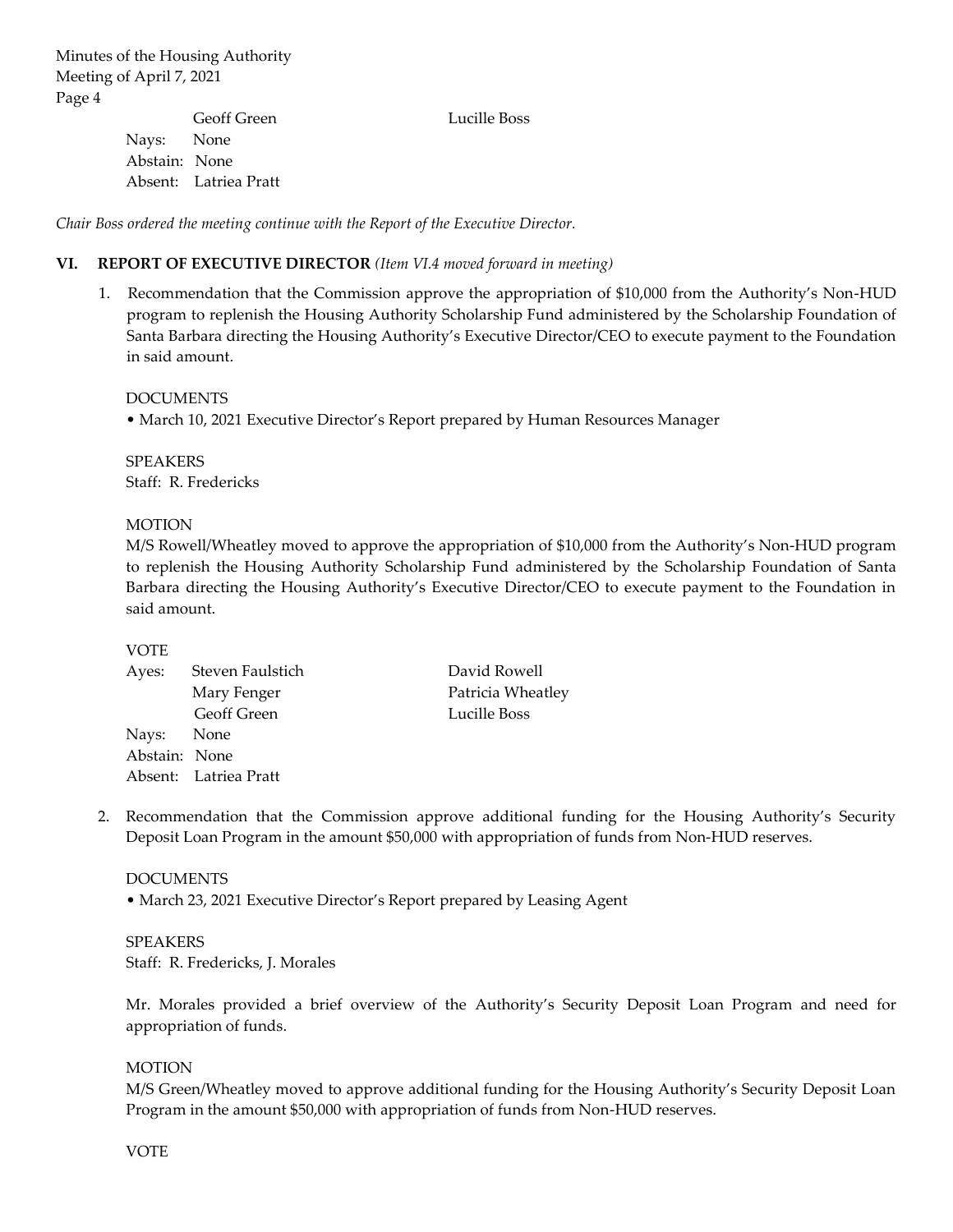| Ayes:         | Steven Faulstic       |
|---------------|-----------------------|
|               | Mary Fenger           |
|               | Geoff Green           |
| Nays:         | None                  |
| Abstain: None |                       |
|               | Absent: Latriea Pratt |

Steven Faulstich David Rowell Patricia Wheatley Lucille Boss

3. Recommendation that the Commission receive a report on the opening of the Housing Authority's Section 8 Housing Choice Voucher waitlist for its Mainstream Targeted Funding Vouchers.

DOCUMENTS • March 22, 2021 Executive Director's Report prepared by Senior Housing Programs Analyst

SPEAKERS Staff: R. Fredericks, A. Fink

Ms. Fink provided an overview of the opening of the Housing Authority's Section 8 Housing Choice Voucher waitlist for its Mainstream Targeted Funding Vouchers. For information only, no action required. Secretary Fredericks added that the American Recovery Plan Act recently passed includes 5 billion dollars for emergency vouchers, and the Authority is expecting a good influx of emergency use vouchers targeting for homeless or those at risk of homelessness.

5. Recommendation that the Commission receive a verbal report on the status of developments in planning and/or under construction.

SPEAKERS Staff: R. Fredericks, D. Aazam

Mr. Aazam provided a report on the Authority's developments currently in planning. He noted the LIHTC application was submitted to the California Tax Credit Allocation Committee for Vera Cruz Village at 116 E. Cota St., and staff should hear more information regarding the status in a month or two. Staff held a virtual community meeting for the proposed development of the Authority's property located at 200 N. La Cumbre Rd. on March 11; comments and questions were received, including the issues of parking and building height. Staff will be proceeding to the next step for the architect to prepare submission materials to go through the Architectural Board of Review and commence the Building Department review. Regarding 400 W. Carrillo St., staff is working to reconcile the needs of the investor and the City and continue to work on the development agreement; staff is hoping to return to City Council on May 4<sup>th</sup> if ready.

### **VII. TREASURER'S REPORT** – None

# **VIII. COMMITTEE REPORT** – None

# **IX. UNFINISHED BUSINESS** – None

### **X. NEW BUSINESS (***Item X.1 moved forward in meeting)*

2. Recommendation that the Commission authorize a resolution approving amendments to the Authority's Manual of Policies and Procedures effective May 1, 2021 relative to (1) creating an additional Housing Programs Supervisor position; (2) eliminating the Senior Housing Programs Analyst position; (3) changing the title of the existing supervisor position to Housing and Property Management Supervisor; and (4) adding an additional Resident Coordinator Representative position.